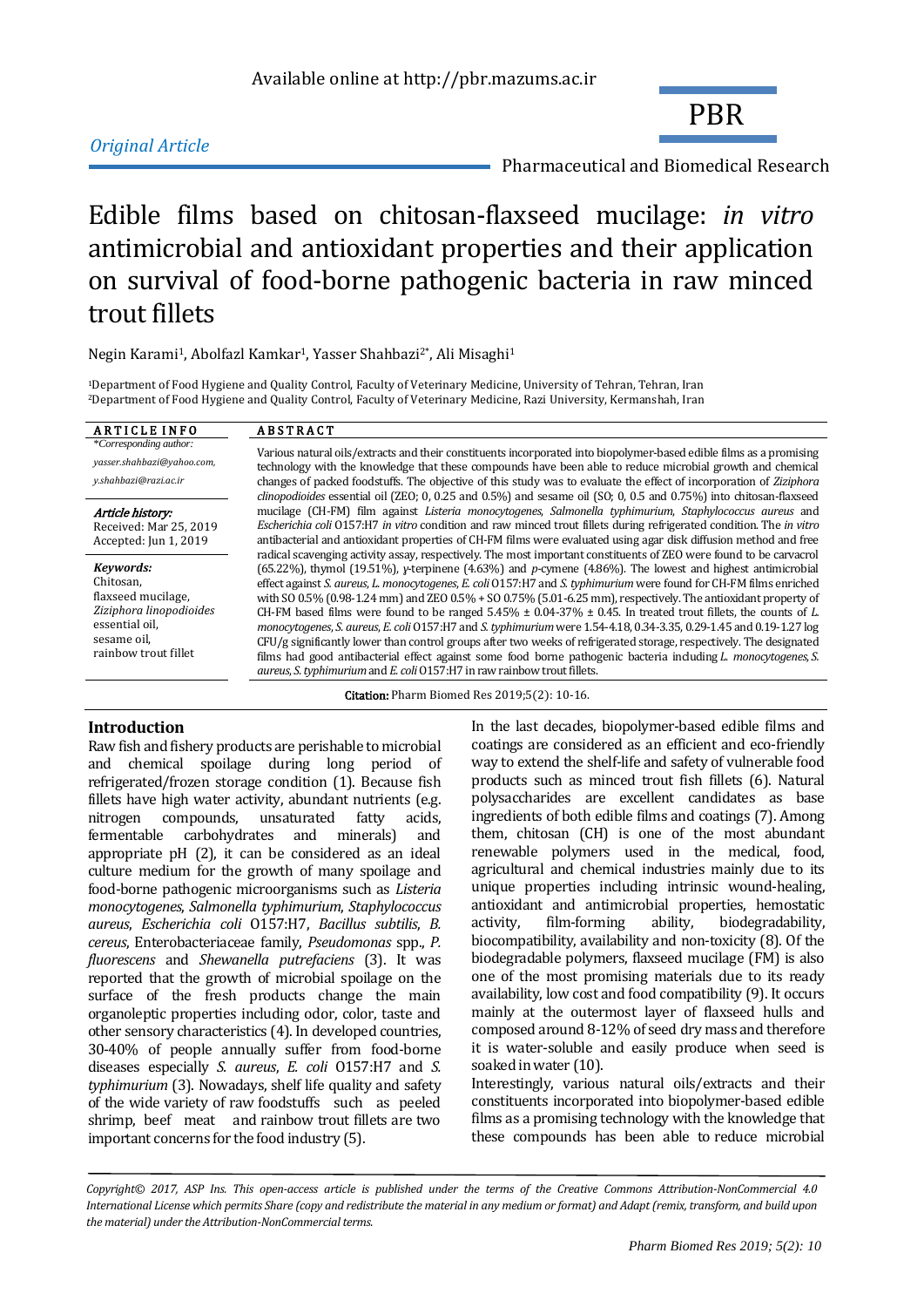growth and chemical changes of packed foodstuffs [\(1,](#page-5-0)[2,](#page-5-1)[5,](#page-5-4)[6\)](#page-5-5). *Ziziphora clinopodioides* is one of the most common used spice in dairy and meat products in western provinces of Iran. Several studies have reported the antibacterial, antifungal and antioxidant effects of *Z. clinopodioides* essential oil (ZEO) in *vitro* and food models (minced beef meat, peeled shrimp, minced trout fillets and silver carp fillets)[\(1,](#page-5-0)[11-14\)](#page-5-10). Sesame (*Sesamum indicum* L.) is a nutritive edible oil crop for humans and has a long history of cultivation throughout the world. Sesame oil (SO) has abundant, pleasant and significant aroma and it has been considered as an effective antimicrobial agent against some foodborne pathogens [\(15,](#page-5-11)[16\)](#page-5-12). Based on our knowledge, there was no published data in literature review about antimicrobial properties of CH-FM films containing ZEO and SO in food models and *in vitro* condition. Therefore, the objective of this study was to evaluate the effect of incorporation of ZEO and SO into CH-FM film against *S. aureus*, *L. monocytogenes*, *E. coli* O157:H7 and *S. typhimurium in vitro* condition and raw minced trout fillets during refrigerated condition.

## **Materials and methods**

## *Isolation of essential oil*

The *Z. clinopodioides* plant was obtained from the Gilane-Gharb, Kermanshah, Iran [\(17\)](#page-5-13). Authentications of the plant was conducted by Dr. Seyed Mohammad Masoumi (Faculty of Agriculture, Razi University, Kermanshah, Iran). Representative vouchers specimen (No. 6816) deposited in the herbarium of the Research Center of Natural Resources of Tehran, Iran. The isolation of the essential oil was performed using Clevenger-type apparatus according to the standard technique [\(18\)](#page-5-14). For this purpose, 100 g of the fine powdered *Z. clinopodioides*  plant was subjected to the hydro-distillation for until full recovery essential oil (3 h). The essential oil on top of the distillate water was collected using a micro-pipette without adding any solvent in a sealed bottle. The collected volatile oil was dehydrated with anhydrous sodium sulfate (0.5 g) (Merck, Darmstadt, Germany) and then filtered through a 0.22 μm filter (Millipore™, Bedford MA, USA) and stored at  $4 \pm 1^{\circ}$ C for further analysis. Fresh SO was obtained from a specialized local market, Kermanshah, Iran. All analytical materials and culture media were obtained from Sigma-Aldrich and Merck companies, Germany. The FM was purchased from a specialized local market (Kermanshah, Iran) and authenticated by Dr. Seyed Mohammad Masoumi.

## *Gas chromatography-mass spectrometry (GC–MS) analysis of Ziziphora clinopodioides essential oil*

Gas chromatography-mass spectrometry (GC-MS) analysis of ZEO was performed on a Thermo Quest Finningan apparatus fitted with HP-5MS 5% phenyl methylsiloxane capillary column (30 m length × 0.25 mm i.d. and 0.25 µm film thickness). Helium (purity: 99.99%; flow rate 1.2 ml/min and split ratio 1:20) was the carrier gas. The column temperature was initially programmed at 50 °C for 6 min and then gradually increased up to 265 °C at 2.5 °C/min. Finally, the temperature was increased to 280 °C at 15 °C/min and held isothermally for 3 min. ZEO analysis was also run on Thermo Quest Finningan, UK coupled to mass spectrometer with the same analytical conditions indicated above. The MS was run in the electron ionization mode, using an ionization energy of 70 eV.

## *Extraction of flaxseed mucilage*

The FG was extracted from whole raw flaxseed using the previously published method by Kaushik et al., [\(9\)](#page-5-8) with slight modification. Accordingly, the flaxseeds were washed, soaked in distilled water at ratio of 1:25 w/v and heated at  $55 \pm 1$  °C with continuous and gentle stirring over a magnetic hot plate for 3 h. The soaked seeds were removed, filtered via triplet layers of cheese cloth and the water containing the dissolved mucilage was centrifuged using lab homogenizer (HG-15D, Wise Tis, Korea) at 12000 rpm for 25 min and treated with hexane to precipitate the mucilage. The precipitated mucilage was collected by centrifuging (Sigma, Osterode am Harz, Germany) at 12000 rpm for 25 min and freeze dried for further use.

## *Preparation of films based on flaxseed mucilagechitosan*

2 g CH was dissolved in 1% acetic acid (100 ml) at room temperature for approximately 3 h. 2 g FM was also gradually added into 100 ml distilled water under stirring at room temperature for 2 h. After that, two solutions were mixed at ratio of 50:50 and stirred for another 1 h. Glycerol as a plasticizer was added at 0.75 ml/g (with respect to the amount of polysaccharide) into the solution. Tween 80 as an emulsifier was incorporated to a level of 0.25 ml/100 ml of the emulsion. ZEO (0, 0.25 and 0.5%) and SO (0, 0.5 and 0.75%) were incorporated into the viscose CH-FM solution and the mixture was homogenized at  $1300 \times g$  for 1 min. All prepared solutions were poured into 12 cm petri dish and dried at room temperature for 48 h [\(9](#page-5-8)[,19\)](#page-5-15).

### *Preparation of bacterial strains*

*S. aureus* (ATCC 6538), *L. monocytogenes* (ATCC 19118), *E. coli* O157:H7 (ATCC 10536) and *S. typhimurium* (ATCC 14028) were supplied from the culture collection of the Iranian Research Organization for Science and Technology (IROST), Tehran, Iran. The bacterial strains were cultured in Brain Heart Infusion broth (BHI) at 37 ºC overnight and immediately used to make appropriate inoculum dose (7 log CFU/ml) in BHI broth for further experiment [\(14\)](#page-5-16).

## *In vitro antibacterial and antioxidant activities of films based on flaxseed mucilage-chitosan*

The *in-vitro* antibacterial property of FM-CH films was evaluated using agar disk diffusion [\(8\)](#page-5-7). Briefly, amount of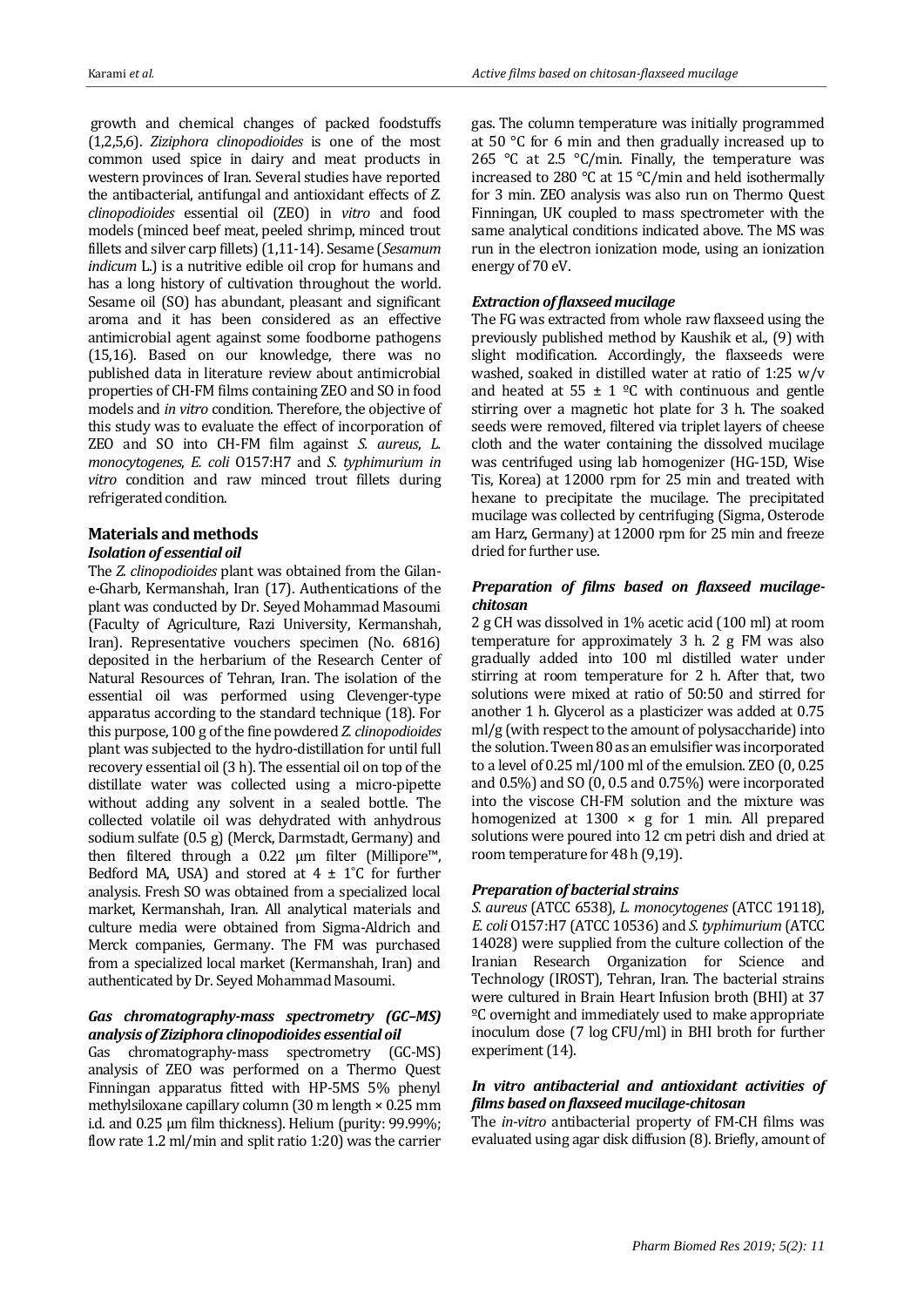15 ml molted BHI agar was cast into 9 cm petri dishes and thereafter 0.1 ml of each bacterial suspension individually was cultured. The designated films (7 mm diameter) were put on the surface of inoculated BHI agar. After incubation overnight at 37 ˚C, the diameter of the inhibition zones was determined.

The antioxidant property of films was determined based on the previously published method (free radical scavenging activity assay (DPPH method)) by Siripatrawan *et al.,* [\(20\)](#page-5-17). Briefly, 25 mg of each film was added into 3 ml of distilled water, and then a 2.8 ml of film extract solution was mixed with 0.2 ml of 1 mM methanolic solution of DPPH. The mixture was shaken and maintained at room temperature in the dark for 30 min. The absorbance was measured at 517 nm. Then, the percentage of DPPH radical scavenging activity was calculated as follows: DPPH scavenging effect  $(\% ) = ((Abs_{DPPH} - Abs_{film\,extract})/Abs_{DPPH}) \times 100.$ 

#### *Preparation of raw minced trout fillets*

Raw rainbow trout fillets were obtained from a local market in Kermanshah, Iran and immediately transferred to the laboratory under refrigerated condition within 45 min. The fillets were minced with a sterile steel meat grinder. It was divided into portions of 100 g, 7 log CFU/g bacterial suspensions were inoculated and then upper and bottom surfaces of the samples were covered with the prepared films. All packed samples were put in sterile stomacher bags and stored at refrigerated condition for two weeks. In this experiment, minced trout fillets without CH-FM film was considered as a control group.

#### *Bacterial enumeration*

For each day, 25 g of each designated group was homogenized with 225 ml of 0.1% peptone water for 1 min in a stomacher at room temperature, diluted using ten-fold serial dilution for plating onto Palcam *listeria* selective agar (*L. monocytogenes*), Eosin methylene blue agar (*E. coli* O157:H7), *Salmonella Shigella* agar (*S. typhimurium*) and Baird Parker agar (*S. aureus*) [\(3\)](#page-5-2).

#### *Statistical analysis*

All experiments were done in triplicate. The analysis was performed using SPSS 16.0 (USA). All data were subjected to one-way analysis of variance to determine the differences of samples. Significance level was considered *P* < 0.05 in all experimental data.

#### **Results**

#### *GC–MS analysis of Ziziphora clinopodioides essential oil*

The results of GC-MS analysis of ZEO are presented in Table 1 and Fig. 1. It was found that the oxygenated monoterpenes and monoterpene hydrocarbons were the major groups of chemical compositions in ZEO. The most important constituents of ZEO were found to be

 **Table 1** Essential oil composition of *Z. clinopodioides* identified by GC-MS

| No.            | Compound name          | Composition   | Retention   | KIa  |
|----------------|------------------------|---------------|-------------|------|
|                |                        | $\frac{0}{0}$ | time (min.) |      |
| $\mathbf 1$    | $\alpha$ -Thujene      | 0.26          | 11.33       | 927  |
| 2              | $\alpha$ -Pinene       | 0.27          | 11.71       | 934  |
| 3              | Camphene               | 0.13          | 12.61       | 952  |
| $\overline{4}$ | $\beta$ -Pinene        | 0.06          | 14.06       | 981  |
| 5              | 1-Octen-3-ol           | 0.08          | 14.32       | 986  |
| 6              | Myrcene                | 0.51          | 14.62       | 992  |
| 7              | $\alpha$ -Phellandrene | 0.13          | 15.58       | 1010 |
| 8              | $\alpha$ -Terpinene    | 0.79          | 16.11       | 1021 |
| 9              | $p$ -Cymene            | 4.86          | 16.62       | 1030 |
| 10             | Limonene               | 0.1           | 16.77       | 1033 |
| 11             | $\beta$ -Phellandrene  | 0.11          | 16.89       | 1036 |
| 12             | y-Terpinene            | 4.63          | 18.31       | 1063 |
| 13             | cis-Sabinene hydrate   | 0.07          | 19.02       | 1077 |
| 14             | Terpinolene            | 0.08          | 19.69       | 1089 |
| 15             | Linalool               | 0.13          | 20.5        | 1105 |
| 16             | Borneol                | 0.61          | 24.36       | 1183 |
| 17             | Terpinene-4-ol         | 0.48          | 24.7        | 1190 |
| 18             | $\alpha$ -Terpineol    | 0.08          | 25.49       | 1206 |
| 19             | Carvacrol, methyl      | 0.04          | 27.38       | 1246 |
|                | ether                  |               |             |      |
| 20             | Thymol                 | 19.51         | 29.61       | 1293 |
| 21             | Carvacrol              | 65.22         | 30.57       | 1315 |
| 22             | E-Caryophyllene        | 1.07          | 35.47       | 1427 |
| 23             | Spathulenol            | 0.12          | 42.10       | 1590 |
| 24             | Caryophyllene oxide    | 0.31          | 42.30       | 1595 |
|                | Total                  | 99.65         |             |      |
|                |                        |               |             |      |



**Figure 1** GC-MS profile of Z. clinopodioides essential oil

Carvacrol (65.22%), thymol (19.51%), *ɣ*-terpinene (4.63%) and *p-*cymene (4.86%).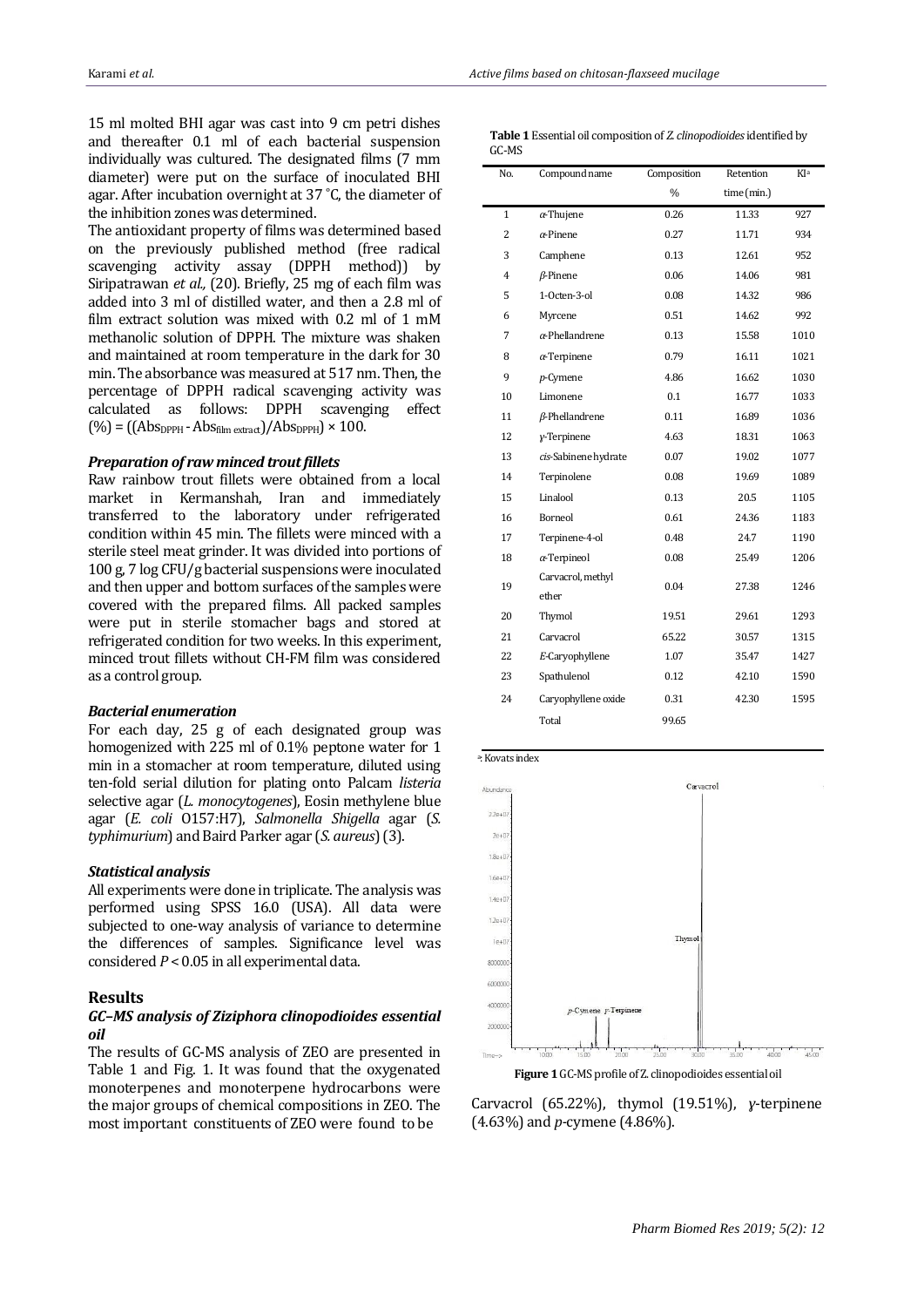## *In vitro antimicrobial and antioxidant properties of films based on flaxseed mucilage-chitosan*

Our findings indicated that the straight CH-FM film had inhibitory effect against *S. aureus*, *L. monocytogenes*, *E. coli* O157:H7 and *S. typhimurium*, while growth inhibitory zone was not determined (Table 2). The lowest and highest antimicrobial effect against *S. aureus*, *L. monocytogenes*, *E. coli* O157:H7 and *S. typhimurium* were found for CH-FM films enriched with SO 0.5% (0.98-1.24 mm) and ZEO 0.5% + SO 0.75% (5.01-6.25 mm), respectively.

Antioxidant property of prepared films based on CH-FM are presented in Table 3. As it can be seen, the straight CH-FM film showed a little antioxidant activity  $(5.45\% \pm 0.04)$ . The antioxidant property of CH-FM based films containing ZEO increased up to  $37\% \pm 0.45$ .

## *Survival of food-borne pathogenic bacteria in raw minced trout fillets*

The results of survival of inoculated *L. monocytogenes*, *S. aureus*, *E. coli* O157:H7 and *S. typhimurium* in raw minced trout fillets are presented in Fig. 2a-d, respectively. In control group, the initial count of 5 log CFU/g of *L. monocytogenes*, *S. aureus*, *E. coli* O157:H7 and *S. typhimurium* reached 6.63, 3.35, 4.28 and 4.42 log CFU/g at the end of monitored study, respectively. In treated groups, the counts of aforementioned pathogens were 1.54-4.18, 0.34- 3.35, 0.29-1.45 and 0.19-1.27 log CFU/g significantly lower than control groups after two weeks of refrigerated storage, respectively (*P* < 0.05). Intrinsically, the growth of *S. aureus* in ZEO 0.25% + SO 0.5%, ZEO 0.25% + SO 0.75%, ZEO 0.5% + SO 0.5% and ZEO 0.5% + SO 0.75% completely inhibited after 12, 12, 14 and 14 days of refrigerated storage (Fig. 2b). There were no significant differences among groups containing SO 0.5 and 0.75% combined with ZEO 0.25 and 0.5%.

**Table2***In vitro* antibacterial activity (inhibition zone diameter; mm) Of essential and edible oils against some food-borne pathogens

**Discussion**

In the present study, the most important constituents of ZEO were found to be carvacrol (65.22%), thymol (19.51%), *ɣ*-terpinene (4.63%) and *p-*cymene (4.86%). Aghajani et al., [\(11\)](#page-5-10) and Shahbazi et al., [\(21\)](#page-5-18) also found that the main chemical composition of ZEO were carvacrol and thymol, evidenced by 53.6-74.29% and 7.18-18.55%, respectively. Ma et al., [\(17\)](#page-5-13) reported that ZEO comprised pulegone (53.5%), isomenthone (10.4%) and carvone (5.7%). Moreover, the previous studies on ZEO growing in Turkey and Iran were shown to contain pulegone as the main constituent of the oils [\(12,](#page-5-19)[22-24\)](#page-5-20).

Our findings indicated that the straight CH-FM film had inhibitory activity. Based on previous studies, the antimicrobial activity of CH is mainly due to interaction between NH<sub>3</sub><sup>+</sup> and OH groups of bacterial cell phospholipids, resulted in depletion of essential intracellular compounds and cell death [\(2\)](#page-5-1). The lack of observation of inhibition zone in pure CH-FM film is likely attributed to the inability of dried film in diffusing to BHI agar [\(8\)](#page-5-7). Similar findings have been reported by Peng *et al.,* [\(25\)](#page-5-21), Siripatrawan *et al.,* [\(20\)](#page-5-17) and Akyuz *et al.*, [\(15\)](#page-5-11) for straight CH and FM. As presented in Table 2, the lowest and highest antimicrobial effect against *S. aureus*, *L. monocytogenes*, *E. coli* O157:H7 and *S. typhimurium* were found for CH-FM films enriched with SO 0.5% (0.98-1.24 mm) and ZEO 0.5% + SO 0.75% (5.01-6.25 mm), respectively. The antibacterial mechanism of plant essential oils/extracts was generally suggested to be due to its major compounds especially polyphenolic compounds which is able to interact with cytoplasmic membrane of bacterial cells and subsequently cause the leakage of cellular components [\(26\)](#page-5-22). Sesame seed lignans, such as sesamin, episesamin, sesamolin, sesaminol as well as sesamol, are known to inhibit the growth of bacterial

*S. aureus L. monocytogenes S. typhimurium E. coli* O157:H7 Film ND ND ND ND  $ZEO\ 0.25\%$  2.15 ± 0.03 2.10 ± 0.01 1.78 ± 0.02 1.62 ± 0.05  $ZEO\ 0.5\%$   $3.94 \pm 0.05$   $3.65 \pm 0.03$   $2.15 \pm 0.03$   $2.01 \pm 0.01$  $SO\,0.5\%$  1.12 ± 0.01 0.98 ± 0.04 ND ND  $SO\,0.75\%$  1.24 ± 0.03 1.13 ± 0.02 ND ND  $ZE0.025\% + SO.05\%$   $4.23 \pm 0.04$   $4.18 \pm 0.05$   $3.25 \pm 0.04$   $3.03 \pm 0.06$  $ZEO\ 0.25\% + SO\ 0.75\%$   $4.76 \pm 0.02$   $4.56 \pm 0.01$   $3.82 \pm 0.05$   $3.34 \pm 0.03$  $ZEO\ 0.5\% + SO\ 0.5\%$   $5.43 \pm 0.06$   $5.21 \pm 0.04$   $4.68 \pm 0.02$   $4.23 \pm 0.04$  $ZEO\ 0.5\% + SO\ 0.75\%$  6.25 ± 0.01 6.09 ± 0.03 5.34 ± 0.01 5.01 ± 0.06 Ampicillin 2.61 ± 0.00 3.45 ± 0.05 ND ND Trimethoprim  $ND$  ND  $4.87 + 0.02$   $3.56 + 0.00$ DPPH (%) Film  $5.45 \pm 0.04^{\text{b}}$ ZEO  $0.25\%$  15.07  $\pm$  1.43b ZEO 0.5% 21.04 ± 3.62<sup>a</sup>  $SO(0.5\%)$  8.90 + 0.41b SO 0.75% 9.75 ± 0.71b ZEO 0.25% + SO 0.5% 25.00 ± 0.44<sup>a</sup> ZEO  $0.25\%$  + SO  $0.75\%$  28.11 ± 4.12<sup>a</sup>  $ZEO 0.5\% + SO 0.5\%$  36.03 + 2.76a ZEO  $0.5\% + SO$  0.75% 37.00  $\pm 0.45$ <sup>a</sup> chitosan-flaxseed mucilage containing Ziziphora clinopodioides essential oil (ZEO) and sesame oil (SO).

ND: Not determined

a, b Different lowercase letters are significantly different (P<0.05).

**Table 3** DPPH scavenging activity (%) of films based on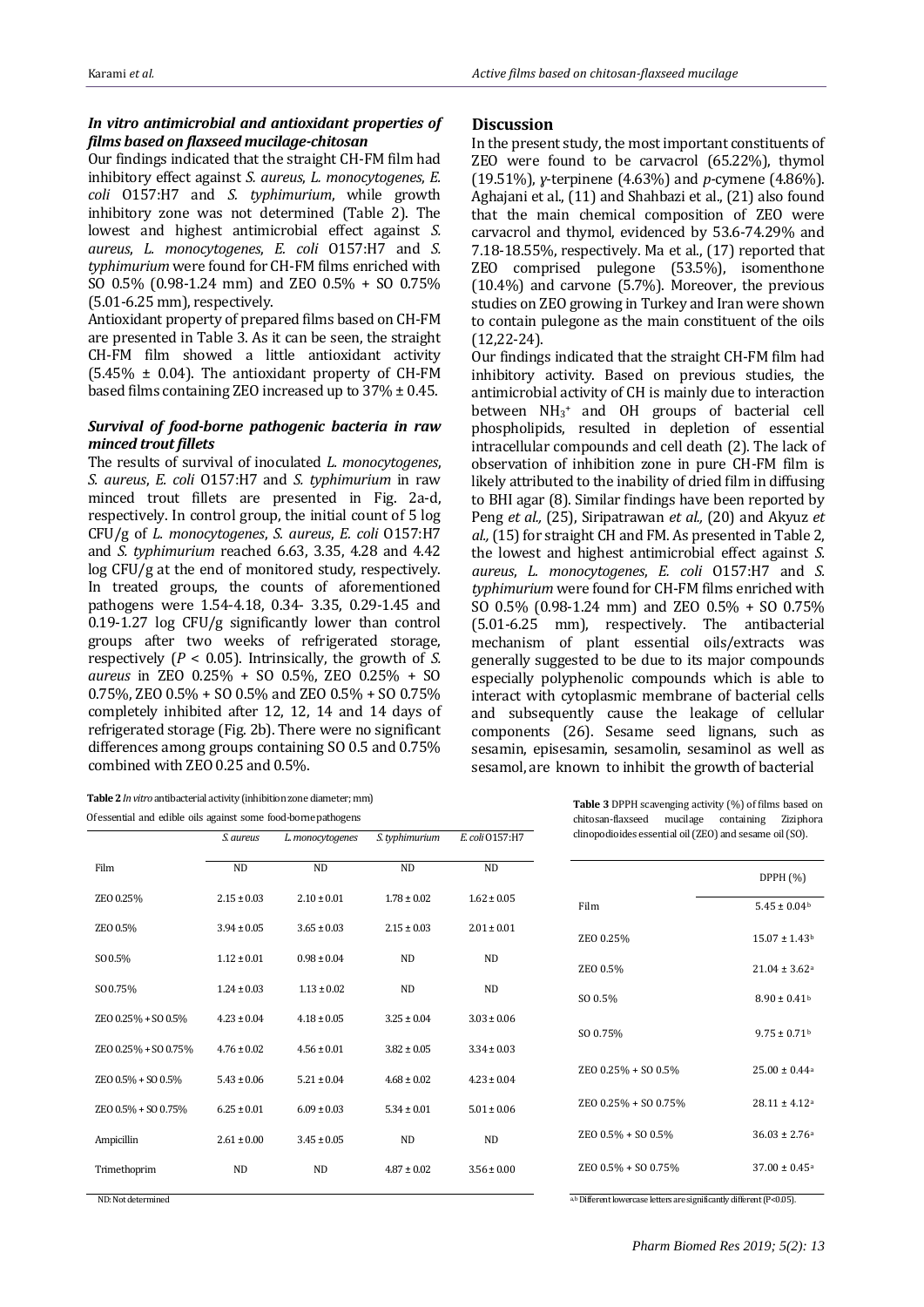

**Figure 2** Changes in *L. monocytogenes* (a), *S. aureus* (b), *E. coli* O157:H7 (c) and *S. typhimurium* (d) inoculated into minced trout fillets packed in chitosan-flaxseed mucilage films enriched with *Ziziphora clinopodioides* essential oil (ZEO) and sesame oil (SO). Each number is the mean of three samples taken from different experiments. Each sample was analyzed in triplicate.

and fungal pathogens [\(27\)](#page-5-23). Sonboli *et al.,* [\(23\)](#page-5-24) and Behravan *et al.,* [\(22\)](#page-5-20) indicated that ZEO collected from Hamedan and Khorasan Razavi provinces had good antibacterial activity against *Staphylococcus epidermidis*, *S. aureus*, *E. coli, B. subtilis*, *B. cereus* and *L. monocytogenes,*  which are general in accordance with our findings. Several studies found that SO had antimicrobial effect against *B. subtilis*, *S. aureus*, *E. coli*, *Salmonella typhi*, *Proteus vulgaris*, *Cornebacterium diphtheria*, *Streptomyces, Streptococcus mutans* and *Lactobacilli acidophi* [\(16,](#page-5-12)[28](#page-5-25)[,29\)](#page-5-26). Lv *et al.,* [\(30\)](#page-5-27) also concluded that the mechanisms of combined antimicrobial interaction includes inhibition of the various biochemical pathway and critical enzymes and development of pores and cavities in bacterial cell membrane. In the current study, antimicrobial property of ZEO and SO against *S. aureus* and *L. monocytogenes* was higher than *E. coli* O157:H7 and *S. typhimurium*, which is mainly due to the lack of lipopolysaccharide layer in Gram-positive bacteria [\(31\)](#page-5-28).

The straight CH-FM film showed a little antioxidant activity  $(5.45\% \pm 0.04)$ . These results might be attributed to the reaction between the free radicals and the free residual amino groups to form ammonium groups [\(20\)](#page-5-17). Similar antioxidant activity were also found in some previous studies for CH film [\(32](#page-5-29)[,33\)](#page-5-30). The antioxidant property of CH-FM based films containing ZEO increased up to  $37\% \pm 0.45$ , which is mainly due to its major phenolic compounds especially thymol and carvacrol. Gutiérrez *et al.,* [\(34\)](#page-5-31) indicated that incorporation of murta (*Ugni molinae* Turcz) extract

into carboxymethylcellulose film increased its antioxidant property 18-folds compared to control group. The antioxidant property of CH film also significantly improved after addition of carvacrol [\(35\)](#page-6-0). Growth of *L. monocytogenes* in food models during prolonged storage condition was reported by Tosun et al., [\(36\)](#page-6-1) in fresh salmon, which is general accordance with our findings. *S. aureus*, *E. coli* O157:H7 and *S. typhimurium* would not grow at refrigerated temperature due to their mesophilc nature [\(3\)](#page-5-2). Previous study indicated the effects of essential and edible oils against *L. monocytogenes* [\(1,](#page-5-0)[37](#page-6-2)[,38\)](#page-6-3), *S. aureus*  [\(39\)](#page-6-4), *S. typhimurium* [\(40,](#page-6-5)[41\)](#page-6-6) and *E. coli* O157:H7 [\(42\)](#page-6-7) in refrigerated foodstuffs. Recent studies indicated that ZEO could significantly reduce the growth of *L. monocytogenes* up to 1-4 log CFU/g compared to control groups in raw minced trout fillets (1), refrigerated chicken meatballs (14) and minced camel meat (19). Moreover, ZEO separately and in combination with other antimicrobial compounds completely inhibited the growth of *S. aureus* and *E. coli* O157:H7 in raw beef patty (43) and commercial barely soup (44).

## **Conclusion**

Based on our findings, application of ZEO and SO considered as good alternative compounds to control the safety of minced trout fillets during refrigerated condition for 14 days. The designated films had good antibacterial effect against some food borne pathogenic bacteria including *L. monocytogenes*, *S. aureus*, *S.*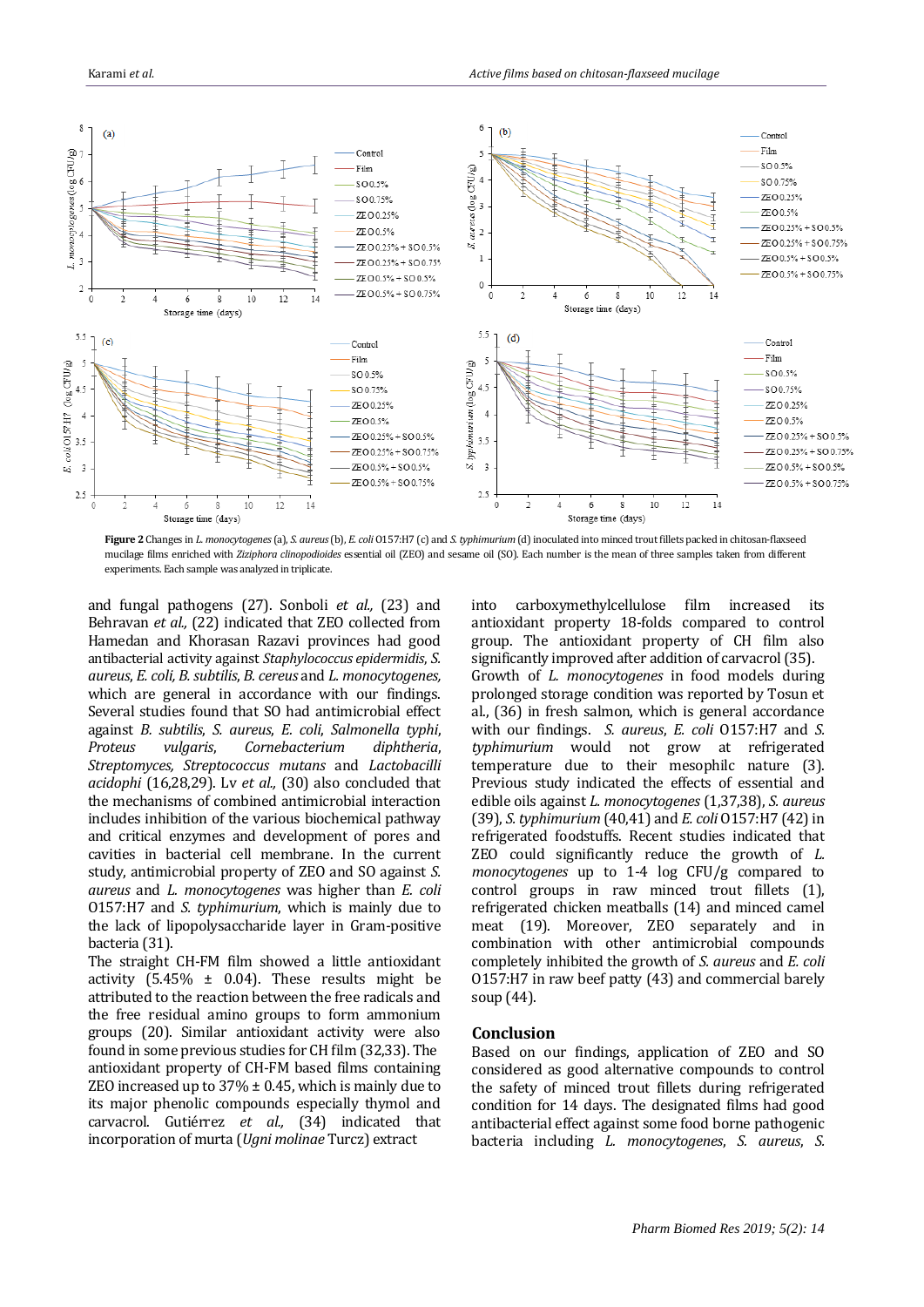*typhimurium* and *E. coli* O157:H7 in raw rainbow trout fillets.

#### **Acknowledgements**

We acknowledge Razi University for the use of their facilities and instrumentations.

#### **Conflicts of interest**

The authors declare no conflict of interest.

#### **References**

- <span id="page-5-0"></span>1. Kakaei S, Shahbazi Y. Effect of chitosan-gelatin film incorporated with ethanolic red grape seed extract and *Ziziphora clinopodioides* essential oil on survival of *Listeria monocytogenes* and chemical, microbial and sensory properties of minced trout fillet. LWT-Food Sci Technol 2016;72:432-8.
- <span id="page-5-1"></span>2. Ojagh SM, Rezaei M, Razavi SH, Hosseini SMH. Effect of chitosan coatings enriched with cinnamon oil on the quality of refrigerated rainbow trout. Food Chem 2010;120:193-8.
- <span id="page-5-2"></span>3. Jay JM, Loessner MJ, Golden DA. Modern food microbiology, 7th ed.,. New York, NY: Springer Science Business Media, Inc; 2005.
- <span id="page-5-3"></span>4. Fernández-Pan I, Carrión-Granda X, Maté JI. Antimicrobial efficiency of edible coatings on the preservation of chicken breast fillets. Food Control 2014;36:69-75.
- <span id="page-5-4"></span>5. Behbahani BA, Shahidi F, Yazdi FT, Mortazavi SA, Mohebbi M. Use of plantago major seed mucilage as a novel edible coating incorporated with *Anethum graveolens* essential oil on shelf life extension of beef in refrigerated storage. Int J Biol Macromol 2017;94:515-26.
- <span id="page-5-5"></span>6. Jouki M, Yazdi FT, Mortazavi SA, Koocheki A, Khazaei N. Effect of quince seed mucilage edible films incorporated with oregano or thyme essential oil on shelf life extension of refrigerated rainbow trout fillets. Int J Food Microbiol 2014;174:88-97.
- <span id="page-5-6"></span>7. Sogut E, Seydim AC. The effects of chitosan-and polycaprolactone-based bilayer films incorporated with grape seed extract and nanocellulose on the quality of chicken breast fillets. LWT 2019;101:799-805.
- <span id="page-5-7"></span>8. Shahbazi Y. The properties of chitosan and gelatin films incorporated with ethanolic red grape seed extract and *Ziziphora clinopodioides* essential oil as biodegradable materials for active food packaging. Int J Biol Macromol 2017;99:746-53.
- <span id="page-5-8"></span>9. Kaushik P, Dowling K, Adhikari R, Barrow CJ, Adhikari B. Effect of extraction temperature on composition, structure and functional properties of flaxseed gum. Food Chem 2017;215:333-40.
- <span id="page-5-9"></span>10. Liu J, Shim YY, Timothy JT, Wang Y, Reaney MJ. Flaxseed gum a versatile natural hydrocolloid for food and non-food applications. Trends Food Sci Technol 2018;75:146-57.
- <span id="page-5-10"></span>11. Aghajani Z, Assadian F, Masoudi S, Chalabian F, Esmaeili A, Tabatabaei-Anaraki M, et al. Chemical composition and *in vitro* antibacterial activities of the oil of *Ziziphora clinopodioides* and *Z. capitata* subsp. *capitata* from Iran. Chem Nat Compounds 2008;44:387-9.
- <span id="page-5-19"></span>12. Ozturk S, Ercisli S. Antibacterial activity and chemical constitutions of *Ziziphora clinopodioides*. Food Control 2007;18:535-40.
- 13. Shahbazi Y. Chemical composition and *in vitro* antibacterial effect of *Ziziphora clinopodioides* essential oil. Pharm Sci 2015;21:51-6.
- <span id="page-5-16"></span>14. Shahbazi Y, Karami N, Shavisi N. Effect of *Ziziphora clinopodioides* essential oil on shelf life and fate of *Listeria monocytogenes* and *Staphylococcus aureus* in refrigerated chicken meatballs. J Food Safety 2017;38:e12394.
- <span id="page-5-11"></span>15. Akyuz L, Kaya M, Ilk S, Cakmak YS, Salaberria AM, Labidi J, et al. Effect of different animal fat and plant oil additives on

physicochemical, mechanical, antimicrobial and antioxidant properties of chitosan films. Int J Biol Macromol 2018;111:475-84.

- <span id="page-5-12"></span>16. Heidari-Soureshjani R, Obeidavi Z, Reisi-Vanani V, Ebrahimi Dehkordi S, Fattahian N, Gholipour A. Evaluation of antibacterial effect of sesame oil, olive oil and their synergism on *Staphylococcus aureus in vitro*. Advance Herb Med 2016;2:13-19.
- <span id="page-5-13"></span>17. Ma B-X, Ban X-Q, He J-S, Huang B, Zeng H, Tian J, et al. Antifungal activity of *Ziziphora clinopodioides* Lam. essential oil against *Sclerotinia sclerotiorum* on rapeseed plants (*Brassica campestris* l.). Crop Protect 2016;89:289-95.
- <span id="page-5-14"></span>18. European pharmacopoeia. 3th ed. Royal society of medicine press, strasbourg 1997; 21-7.
- <span id="page-5-15"></span>19. Khezrian A, Shahbazi Y. Application of nanocompostie chitosan and carboxymethyl cellulose films containing natural preservative compounds in minced camel's meat. Int J Biol Macromol 2018;106:1146-58.
- <span id="page-5-17"></span>20. Siripatrawan U, Harte BR. Physical properties and antioxidant activity of an active film from chitosan incorporated with green tea extract. Food Hydrocol 2010;24:770-5.
- <span id="page-5-18"></span>21. Shahbazi Y. Chemical compositions, antioxidant and antimicrobial properties of *Ziziphora clinopodioides* Lam. essential oils collected from different parts of Iran. J Food Sci Technol 2017;54:3491-503.
- <span id="page-5-20"></span>22. Behravan J, Ramezani M, Hassanzadeh M, Eskandari M, Kasaian J, Sabeti Z. Composition, antimycotic and antibacterial activity of *Ziziphora clinopodioides* Lam. essential oil from Iran. J Essent Oil Bear Plants 2007;10:339- 45.
- <span id="page-5-24"></span>23. Sonboli A, Atri M, Shafiei S. Intraspecific variability of the essential oil of *Ziziphora clinopodioides* ssp. *Rigida* from Iran. Chem Biodiver 2010;7:1784-9.
- 24. Schulz H, Özkan G, Baranska M, Krüger H, Özcan M. Characterisation of essential oil plants from turkey by ir and raman spectroscopy. Vib Spectrosc 2005;39:249-56.
- <span id="page-5-21"></span>25. Peng Y, Li Y. Combined effects of two kinds of essential oils on physical, mechanical and structural properties of chitosan films. Food Hydrocoll 2014;36:287-93.
- <span id="page-5-22"></span>26. Teixeira B, Marques A, Ramos C, Batista I, Serrano C, Matos O, et al. European pennyroyal (*Mentha pulegium*) from portugal: Chemical composition of essential oil and antioxidant and antimicrobial properties of extracts and essential oil. Ind Crops Prod 2012;36:81-7.
- <span id="page-5-23"></span>27. Moazzami A, Kamal-Eldin A. 8 - sesame seed oil. In: Moreau RA, Kamal-Eldin A, editors. Gourmet and health-promoting specialty oils: AOCS Press 2009; 267-82.
- <span id="page-5-25"></span>28. Saleem TM. Anti-microbial activity of sesame oil. J Pharmacogn Phytochem 2011;1:21-3.
- <span id="page-5-26"></span>29. An TD, Pothiraj C, Gopinath R, Kayalvizhi B. Effect of oilpulling on dental caries causing bacteria. African J Microbiol Res 2008;2:63-6.
- <span id="page-5-27"></span>30. Lv F, Liang H, Yuan Q, Li C. *In vitro* antimicrobial effects and mechanism of action of selected plant essential oil combinations against four food-related microorganisms. Food Res Int 2011;44:3057-64.
- <span id="page-5-28"></span>31. Gyawali R, Ibrahim SA. Natural products as antimicrobial agents. Food Control 2014;46:412-29.
- <span id="page-5-29"></span>32. Altiok D, Altiok E, Tihminlioglu F. Physical, antibacterial and antioxidant properties of chitosan films incorporated with thyme oil for potential wound healing applications. J Materials Sci Materials Med 2010;21:2227-36.
- <span id="page-5-30"></span>33. Ojagh SM, Rezaei M, Razavi SH, Hosseini SMH. Development and evaluation of a novel biodegradable film made from chitosan and cinnamon essential oil with low affinity toward water. Food Chem 2010;122:161-6.
- <span id="page-5-31"></span>34. Gutiérrez MQ, Echeverría I, Ihl M, Bifani V, Mauri AN. Carboxymethylcellulose–montmorillonite nanocomposite films activated with murta (*Ugni molinae turcz*) leaves extract. Carbohydr Polym 2012;87:1495-502.